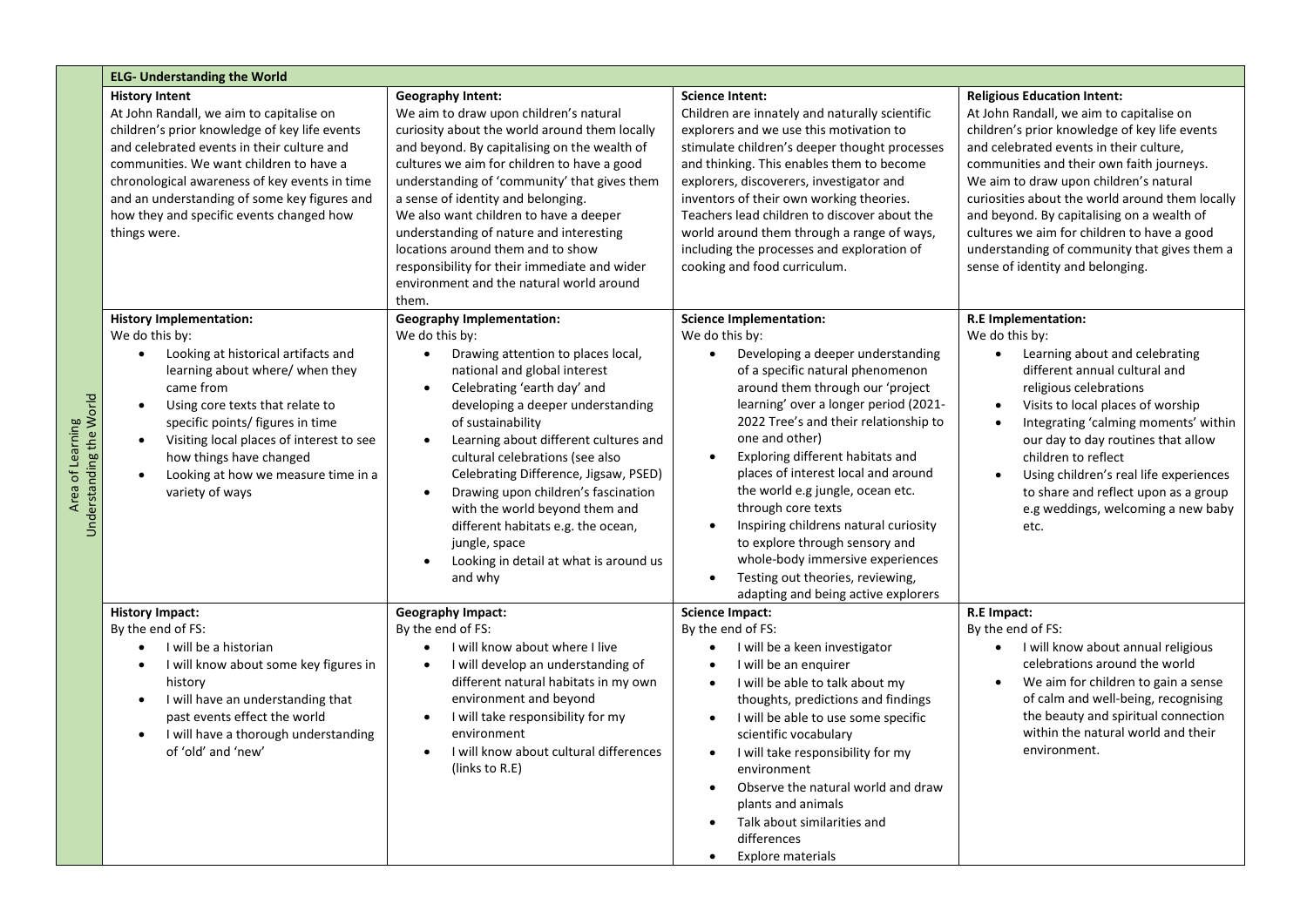| Knowledge:                                                                                                                                                                                                                                                                                                                                                                                                                  |                                                                                                                                                                                                                                                                                                                                                                                                                                                                                                                                                              |                                                                                                                                                                                                                                                                                                                                                                                                                                                                                           |                                                                                                                                                                                                                                                                                                                             |
|-----------------------------------------------------------------------------------------------------------------------------------------------------------------------------------------------------------------------------------------------------------------------------------------------------------------------------------------------------------------------------------------------------------------------------|--------------------------------------------------------------------------------------------------------------------------------------------------------------------------------------------------------------------------------------------------------------------------------------------------------------------------------------------------------------------------------------------------------------------------------------------------------------------------------------------------------------------------------------------------------------|-------------------------------------------------------------------------------------------------------------------------------------------------------------------------------------------------------------------------------------------------------------------------------------------------------------------------------------------------------------------------------------------------------------------------------------------------------------------------------------------|-----------------------------------------------------------------------------------------------------------------------------------------------------------------------------------------------------------------------------------------------------------------------------------------------------------------------------|
| History - I will know                                                                                                                                                                                                                                                                                                                                                                                                       | Geography - I will know                                                                                                                                                                                                                                                                                                                                                                                                                                                                                                                                      | Science - I will know                                                                                                                                                                                                                                                                                                                                                                                                                                                                     | $R.E - I will know$                                                                                                                                                                                                                                                                                                         |
| That we use different units to<br>measure time e.g. clocks, days,<br>weeks, months, years<br>About annual events/celebrations in<br>familiar and unfamiliar cultures<br>How to sequence familiar events in<br>my life<br>Things in the past (before I was born)<br>were different in comparison to now<br>About some significant historical<br>figures<br>That significant figures from the past<br>changed how things were | Places of local interest around me<br>$\bullet$<br>What a map is used for<br>That countries have a capital city<br>How to give directions<br>Countries around the world are<br>different and celebrate differently<br>How to travel appropriately and<br>$\bullet$<br>different modes of transport<br>How to describe seasonal changes in<br>$\bullet$<br>the weather<br>How to look after the space around<br>$\bullet$<br>me                                                                                                                               | About animals and their habitats<br>$\bullet$<br>Myself- body parts internally and<br>externally, my senses (see also<br>Changing Me, Jigsaw, PSED)<br>About plants and how they grow<br>$\bullet$<br>About life cycles of some animals<br>$\bullet$<br>How materials can change<br>$\bullet$<br>(cause/effect)<br>How the weather, plants and seasons<br>$\bullet$<br>change at different times of year<br>About different materials and what<br>$\bullet$<br>some objects are made from | What makes a celebration special<br>$\bullet$<br>A range of cultural celebrations from<br>$\bullet$<br>around the world<br>That I have places both in nature and<br>$\bullet$<br>in my environment that I identify<br>with being calm and special to me (I<br>can identify places that I have a<br>spiritual connection to) |
|                                                                                                                                                                                                                                                                                                                                                                                                                             | Skills:                                                                                                                                                                                                                                                                                                                                                                                                                                                                                                                                                      |                                                                                                                                                                                                                                                                                                                                                                                                                                                                                           |                                                                                                                                                                                                                                                                                                                             |
| History - I will be learning to                                                                                                                                                                                                                                                                                                                                                                                             | Geography - I will be learning to                                                                                                                                                                                                                                                                                                                                                                                                                                                                                                                            | Science $-1$ will be learning to                                                                                                                                                                                                                                                                                                                                                                                                                                                          | $R.E - I$ will be learning to                                                                                                                                                                                                                                                                                               |
| Compare<br><b>Understand tenses</b><br>Observe<br>Predict<br>Articulate and explain my thoughts,<br>reasons and understanding<br>Find out information through a range<br>of appropriate means<br>Remember & recall<br>Describe<br>Use some historical vocabulary                                                                                                                                                            | <b>Notice</b><br>$\bullet$<br>Observe<br>Remember/recall<br>Compare<br>Read and create maps<br>Record<br>Explain/articulate<br>Investigate                                                                                                                                                                                                                                                                                                                                                                                                                   | Compare<br>$\bullet$<br>Observe<br>$\bullet$<br>Articulate & explain<br>Remember, recall<br>Describe<br>Predict<br>Record<br>Question<br>Compare<br>Sort/categorise<br>Measure<br>$\bullet$<br>Problem solve/ think critically<br>$\bullet$                                                                                                                                                                                                                                               | Listen<br>$\bullet$<br>Articulate & explain<br>$\bullet$<br>Tune-in<br>Be respectful<br>Reflect                                                                                                                                                                                                                             |
| <b>ELG- Past &amp; Present</b>                                                                                                                                                                                                                                                                                                                                                                                              | How this is implemented and achieved in EYFS:                                                                                                                                                                                                                                                                                                                                                                                                                                                                                                                |                                                                                                                                                                                                                                                                                                                                                                                                                                                                                           | <b>Links to KS1</b>                                                                                                                                                                                                                                                                                                         |
| 1. Talk about the lives of the people<br>around them and their roles in society.<br>Know some similarities and differences<br>2.<br>between things in the past and now,<br>drawing on their experiences and what<br>has been read in class.<br>Understand the past through settings,<br>3.<br>characters and events encountered in<br>books read in class and storytelling.                                                 | Opportunities to look at key celebrations from around the world and related core texts<br>$\bullet$<br>Visit to Blists Hill to look at how things have changed over time & toys from the past<br>$\bullet$<br>Measuring time in different ways (mathematical links) and key events in my life e.g. born,<br>$\bullet$<br>birthdays, Christmas, holidays etc.<br>Sequencing time-lines in chronological order<br>Learning about some key figures in history and how they changed the world (Black History<br>Month & Little People, Big Dreams related story) |                                                                                                                                                                                                                                                                                                                                                                                                                                                                                           | https://www.johnrandallprimary.co.u<br>k/progression-in-skills/<br>https://www.johnrandallprimary.co.u<br>k/progression-of-skills/<br>Geography - United Kingdom and<br>capitals, five oceans and continents.<br>Hot and cold places, the equator, Africa                                                                   |
| <b>ELG- People, Culture &amp; Communities</b>                                                                                                                                                                                                                                                                                                                                                                               | Local walks to look at what is around us<br>$\bullet$                                                                                                                                                                                                                                                                                                                                                                                                                                                                                                        |                                                                                                                                                                                                                                                                                                                                                                                                                                                                                           | (summer term).                                                                                                                                                                                                                                                                                                              |
| Map study, looking at symbols, directions and creating maps<br>$\bullet$<br>Describe their immediate environment<br>1.<br>Non-fiction books about places of interest around me<br>using knowledge from observation,<br>Opportunities to look at key cultural celebrations from around the world (Diwali, Christmas,<br>discussion, stories, non-fiction texts and<br>Chinese New Year)<br>maps.                             |                                                                                                                                                                                                                                                                                                                                                                                                                                                                                                                                                              | Map work on the local area to support<br>woodland walk.                                                                                                                                                                                                                                                                                                                                                                                                                                   |                                                                                                                                                                                                                                                                                                                             |